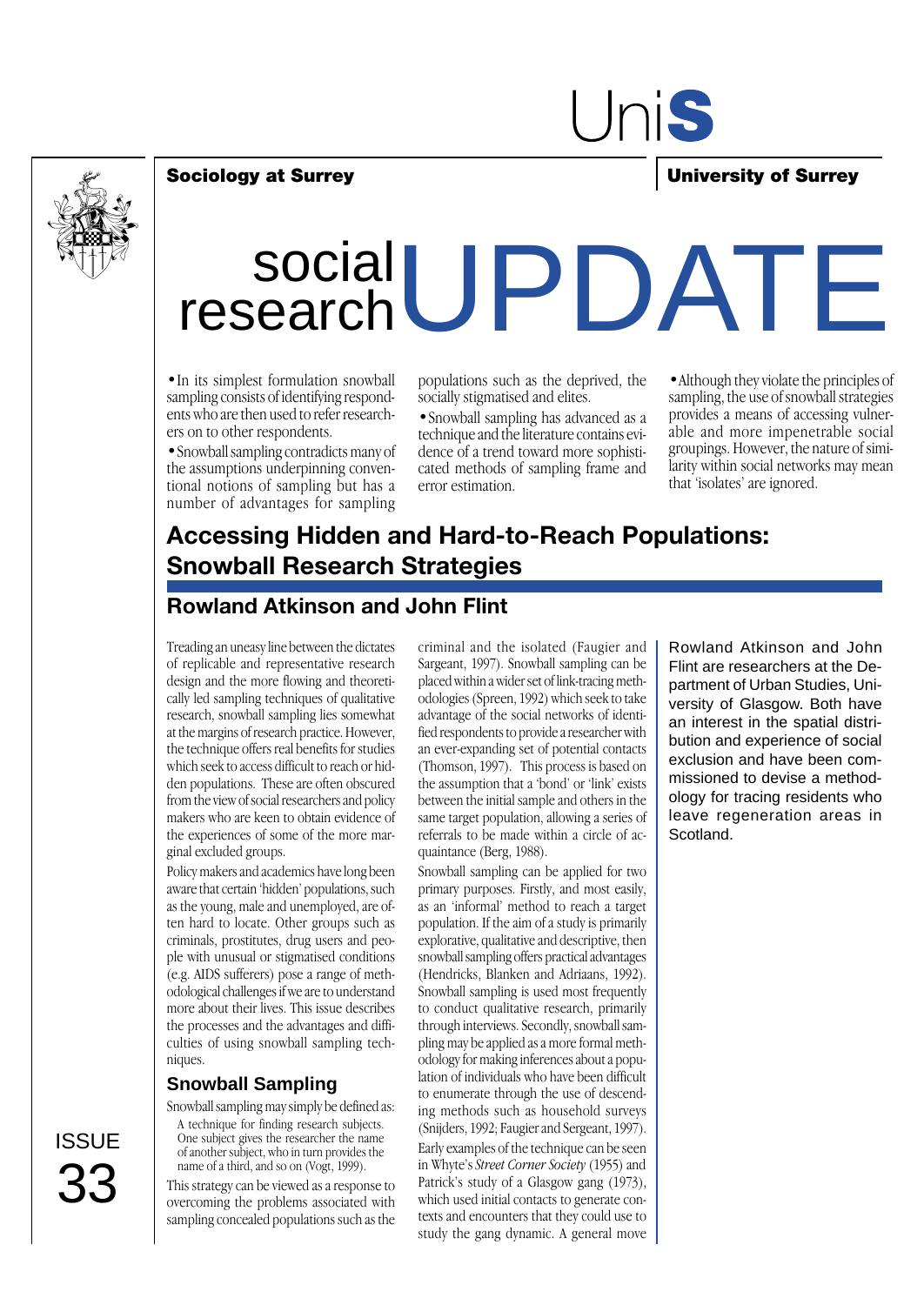## social research **UPDATE**

away from participant observation of this kind towards the use of snowball sampling techniques primarily for interview-based research has been seen more recently. Snowball sampling has been used in studies of drug users (Avico et al, 1998, Griffiths et al, 1993; Kaplan et al, 1987); prostitution (McNamara, 1994); pickpockets (Inciardi, 1977); aids sufferers (Pollak and Schlitz, 1988) and the seriously ill (Sudman and Freeman, 1988).

While some may seek to characterise the topics for which snowball strategies have been used as being trivial or obscure, the main value of snowball sampling is as a method for obtaining respondents where they are few in number or where some degree of trust is required to initiate contact. Under these circumstances, techniques of 'chain referral' may imbue the researcher with characteristics associated with being an insider or group member and this can aid entry to settings where conventional approaches find difficult to succeed.

A range of advantages have been claimed for snowball sampling. Firstly, it has enabled access to previously hidden populations. Often members of such populations may be involved in activities that are considered deviant, such as drug taking, or they may be vulnerable, such as the stigmatised in society, making them reluctant to take part in more formalised studies using traditional research methods. Trust may be developed as referrals are made by acquaintances or peers rather than other more formal methods of identification. Snowball sampling has been found to be economical, efficient and effective in various studies. For example, it has been shown to be capable of producing internationally comparable data in Avico et al's 1988 study of cocaine users in three European cities. It may be used to examine changes over time. Snowball sampling can also produce in-depth results and can produce these relatively quickly.

Perhaps one of the strongest recommendations for the snowball strategy stems from a distinction between descending and ascending methodologies (Van Meter, 1990). Traditional techniques such as household surveys, as 'descending' strategies, are associated with a largely quantitative tradition of the measurement of social problems that often suffer from a lack of responses from particular groups, often the young and unemployed males. Ascending methodologies, such as the use of snowball techniques, can be used to work upwards and locate those on the ground who are needed to fill in the gaps in our knowledge on a variety of social contexts. In this sense snowball sampling can be considered as an alternative or as a complementary strategy for attaining more comprehensive data on a particular research question.

While many have considered snowball strategies primarily as an aid to accessing the vulnerable or the deviant, some studies have used them to engage with the 'hard to reach' among urban elites. Saunders' (1973) study of urban politics is an example where a 'reputational' method was used. Respondents were asked who held power in the local arena. This lead to a series of contacts and the establishment of a subjective indication of the relative local power bases. This suggests that snowball sampling has a wider applicability in sociological research than has hitherto been realised.

#### **Difficulties**

Snowball samples have a number of deficiencies.

#### *1. Problems of representativeness and sampling principles*

The quality of the data and in particular a selection bias which limits the validity of the sample are the primary concerns of recent snowball sampling research (Van Meter, 1990; Kaplan et al*,* 1987). Because elements are not randomly drawn, but are dependent on the subjective choices of the respondents first accessed, most snowball samples are biased and do not therefore allow researchers to make claims to generality from a particular sample (Griffiths et al, 1993). Secondly, snowball samples will be biased towards the inclusion of individuals with interrelationships, and therefore will over-emphasise cohesiveness in social networks (Griffiths et al*,* 1993) and will miss 'isolates' who are not connected to any network that the researcher has tapped into (Van Meter, 1990).

The problem of selection bias may be partially addressed, firstly through the generation of large sample and secondly by the replication of results to strengthen any generalisations. At present, a statistical formalisation of snowball sample biases is not available (Van Meter, 1990). However, larger sample sizes may reduce bias. For example Pollak and Schlitz's study of AIDS sufferers produced a sample with representative proportions for age, class and size of town of residence (Pollak and Schlitz, 1988).

In addition to selection bias, there is also the issue of gatekeeper bias (see Groger, Mayberry and Straker, 1999). In their work they identified a difficulty when using nursing home staff as 'go-betweens' in obtaining the informed consent of caregivers. These 'gatekeepers' were sometimes reticent or protective toward those they cared for and sometimes hindered access for the researchers. Based on their experiences they attempt to draw a comparison between snowball sampling and scrounging sampling. They describe the latter in terms of:

desperate and continuing efforts, against mounting odds, to round out the collection of individuals with relevant types of experiences we know to exist but have not been able to capture (Groger et al, 1999:830)

While social scientists may vary in the degree to which they accept such a viewpoint we can recognise similar traits in quantitative approaches such as household surveys. Here we often find struggles to obtain adequate numbers of respondents by making repeated visits to minimise biases derived from low response rates.

The ideal number of links in a referral chain will vary depending on the purpose of the study. More links in each chain will generate substantial data about a particular sample, and may also allow access to those most difficult to identify (e.g. those respondents who require the greatest level of trust to be built up before participating). However, it is also more likely that members of such a large single chain sample will share similar and unique characteristics not shared by the wider population. Thus, there may be a case for initiating several discrete chains with fewer links, particularly where any inference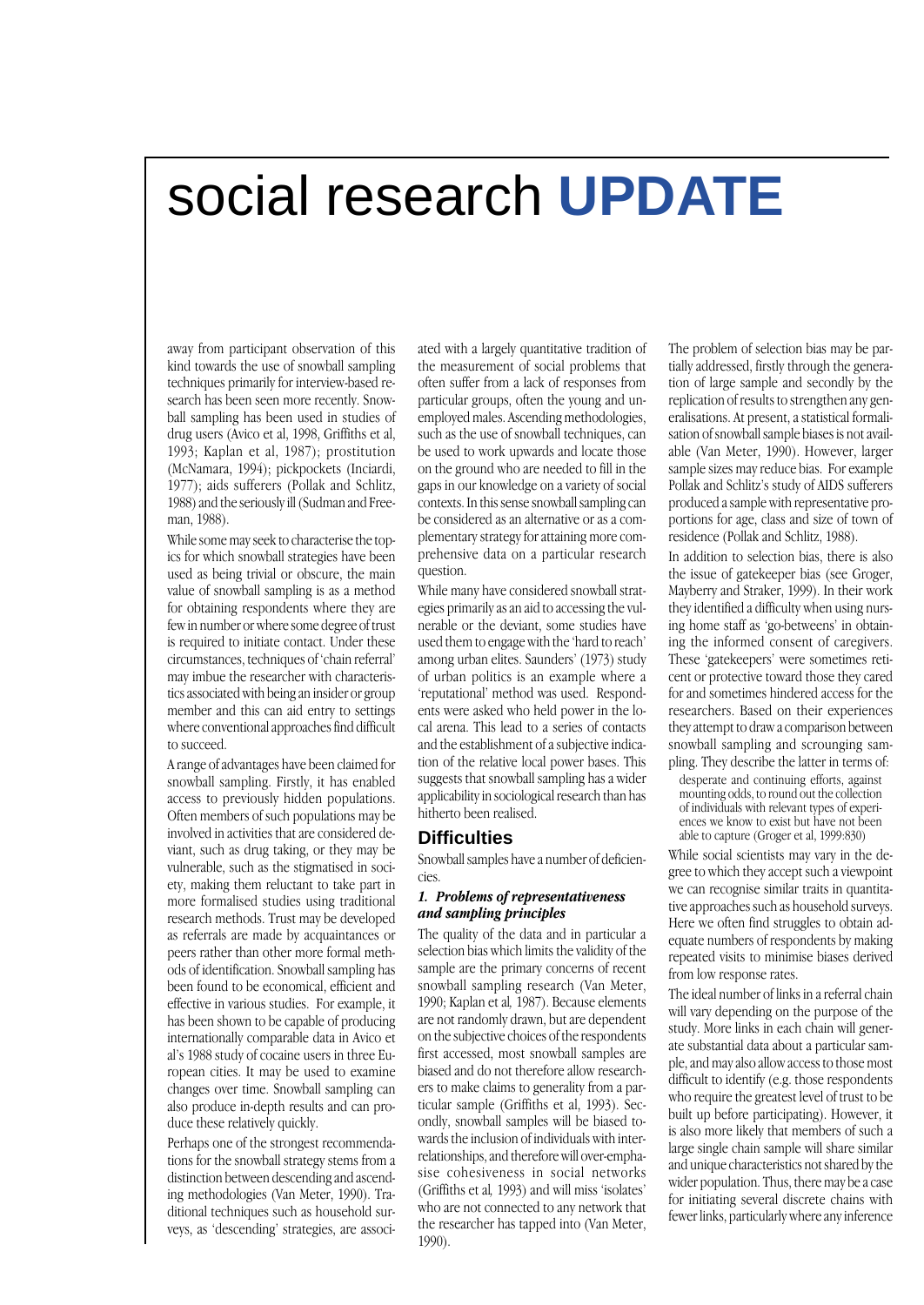## social research **UPDATE**

about a wider hidden population is considered important.

Attempts have been made to consider the statistical accuracy of samples obtained by snowball techniques using 'mark-recapture' techniques (Fisher et al, 1994; Shaw et al, 1996) to estimate homeless populations. Mark-recapture take its name from the techniques used to estimate numbers of natural wild populations. A sample of animals is captured from the population and released, a second sample is taken and counted and the number of recaptures noted. Shaw et al (1996) give the example of eighty animals being marked and then, in a second sample of fifty animals, ten being found with marks. The overlap of ten animals creates a multiplier of 5 (50/10) leading to an estimate of 400 (5 times 80) for the size of the population.

In comparing registers, such as service agency data and police arrest data, the ratio of total agency population to the number of overlaps can similarly be used to estimate the size of an unknown population. However, while such techniques help us to test the relative robustness of a sample, the majority of snowball sampling applications have been used to look at vulnerable and hidden experiences which have been ignored by descending research methodologies.

#### *2. Finding respondents and initiating 'chain referral'*

By their very nature, members of a hidden population are difficult to locate. Often studies require some previous 'knowledge of insiders' in order to identify initial respondents. Such prior knowledge may not be readily available to researchers and it may be very time consuming and labour intensive to acquire. Under these circumstances it is possible that people in positions of relative authority or proximity may provide a route into the required population (Groger et al, 1999). For example, housing officers might be able to introduce a researcher to a tenant on incapacity benefit if the tenant agrees to be identified. It should be stressed that there are clear ethical implications for such work and that informed consent should be considered a prerequisite.

Criteria for membership of a sample will depend on the nature of the research question being posed. In the case of deviant activities such as drug taking it may be that some referrals will not be accurate. Secondly, referrals will largely depend on the subjective perceptions of initial respondents about the involvement of others in the same activity. Thus particular individuals (the most popular, long-term residents or those with wider social networks) are more likely to be identified than others. Much of snowball sampling rests on the assumption that social networks consist of groups with relatively homogenous social traits. However, there are limits to this and it largely depends on what characteristics are considered to be the most important. In the case of a particular disability, for example, it is assumed that someone in this group would know others to whom a researcher could be directed. However, some groups may themselves consist of highly atomised and isolated individuals whose social networks are relatively impaired. Young unemployed men have been viewed as a prime case in this respect and may therefore be very difficult to identify or to initiate contact with. It is therefore apparent that snowball samples are both time consuming and labour intensive (Griffiths et al, 1993; Faugier and Sergeant, 1997).

#### *3. Engaging respondents as informal research assistants*

Researchers may encounter initial hostility and suspicion from targeted individuals. There is also evidence of research fatigue, particularly amongst marginalised groups who have been subject to previous research (Moore, 1996). Establishing the trust of respondents is therefore essential. Often trust can only be built up slowly as the purposes of the study and the consequences for respondents of taking part become clearer as the study develops (Berg, 1988; Faugier and Sergeant, 1997). In both an ethical and a practical sense, respondents need to be reassured of the protection of the information they provide. This assurance of confidentiality can only be demonstrated over time. These points suggest that the initial respondents may act as invaluable assistants in obtaining

social research UPDATE is distributed without charge on request to social researchers in the United Kingdom by the Department of Sociology at the University of Surrey as part of its commitment to supporting social research training and development.

Contributions to social research UPDATE that review current issues in social research and methodology in about 2,500 words are welcome. All UPDATE articles are peer-reviewed.